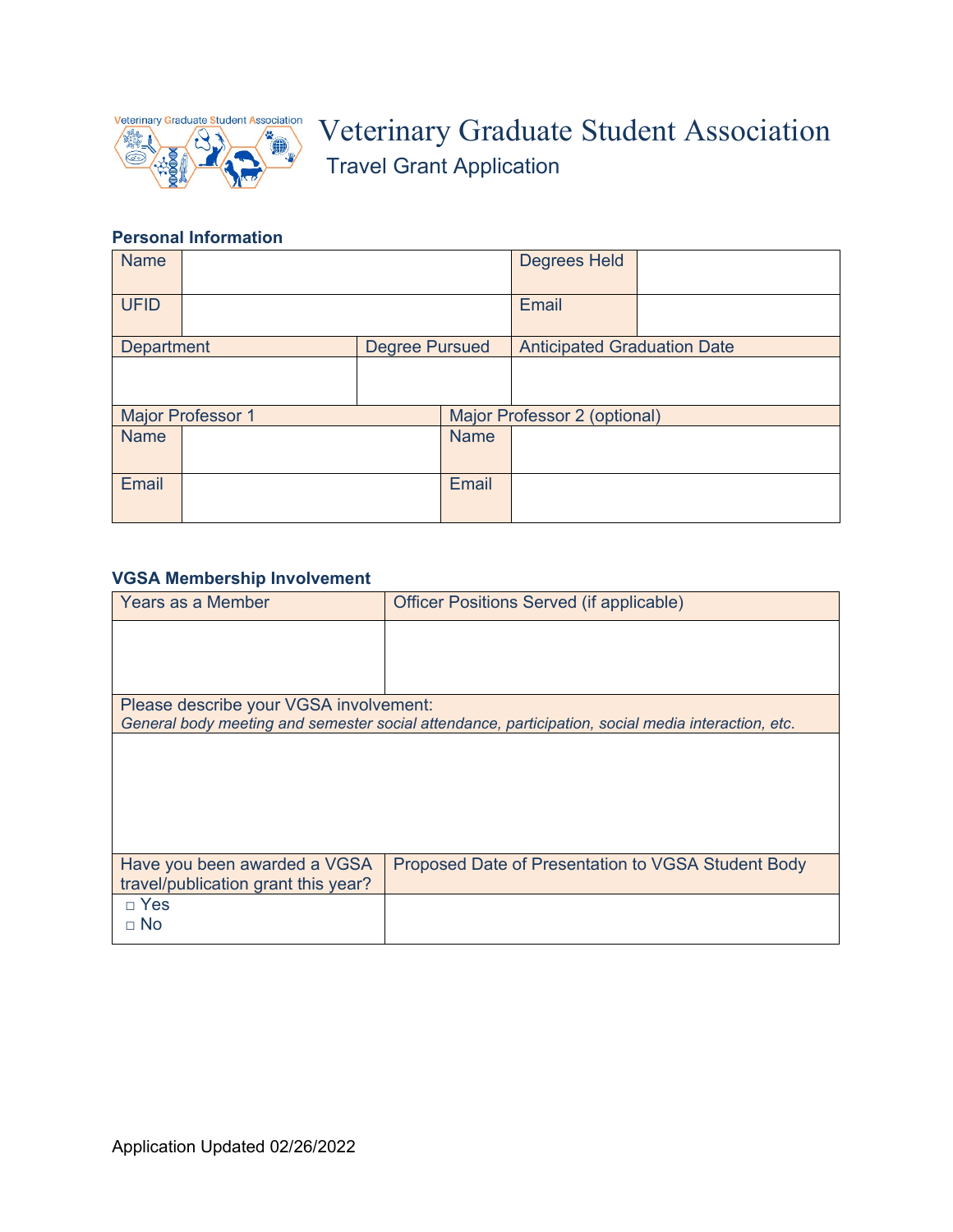# **Event Information**

| <b>Event Name</b>                                                                                                                                                                             |                                                                     |  |  |  |  |  |  |
|-----------------------------------------------------------------------------------------------------------------------------------------------------------------------------------------------|---------------------------------------------------------------------|--|--|--|--|--|--|
| Location<br>(city, state, country)                                                                                                                                                            | <b>Event Date</b>                                                   |  |  |  |  |  |  |
| Conference website                                                                                                                                                                            |                                                                     |  |  |  |  |  |  |
| <b>Research Conference</b><br>or Professional<br><b>Development Training</b>                                                                                                                  | □ Research Conference<br><b>D</b> Professional Development Training |  |  |  |  |  |  |
|                                                                                                                                                                                               | Presentation Information (only fill if you're presenting research)  |  |  |  |  |  |  |
| Presentation related to<br>dissertation or thesis<br>work directly:                                                                                                                           | □ Yes<br>$\Box$ No<br>If not, explain:                              |  |  |  |  |  |  |
| <b>Presentation Type</b>                                                                                                                                                                      | □ Poster<br>□ Oral<br>□ Others:                                     |  |  |  |  |  |  |
| <b>Presentation Title</b>                                                                                                                                                                     |                                                                     |  |  |  |  |  |  |
| <b>Author List</b>                                                                                                                                                                            |                                                                     |  |  |  |  |  |  |
| <b>Abstract</b>                                                                                                                                                                               |                                                                     |  |  |  |  |  |  |
| Professional Development (only fill if you're not presenting research)<br>Describe purpose, what you intend to gain from the experience, and other applicable benefits<br>of this opportunity |                                                                     |  |  |  |  |  |  |
|                                                                                                                                                                                               |                                                                     |  |  |  |  |  |  |
|                                                                                                                                                                                               |                                                                     |  |  |  |  |  |  |
|                                                                                                                                                                                               |                                                                     |  |  |  |  |  |  |
|                                                                                                                                                                                               |                                                                     |  |  |  |  |  |  |